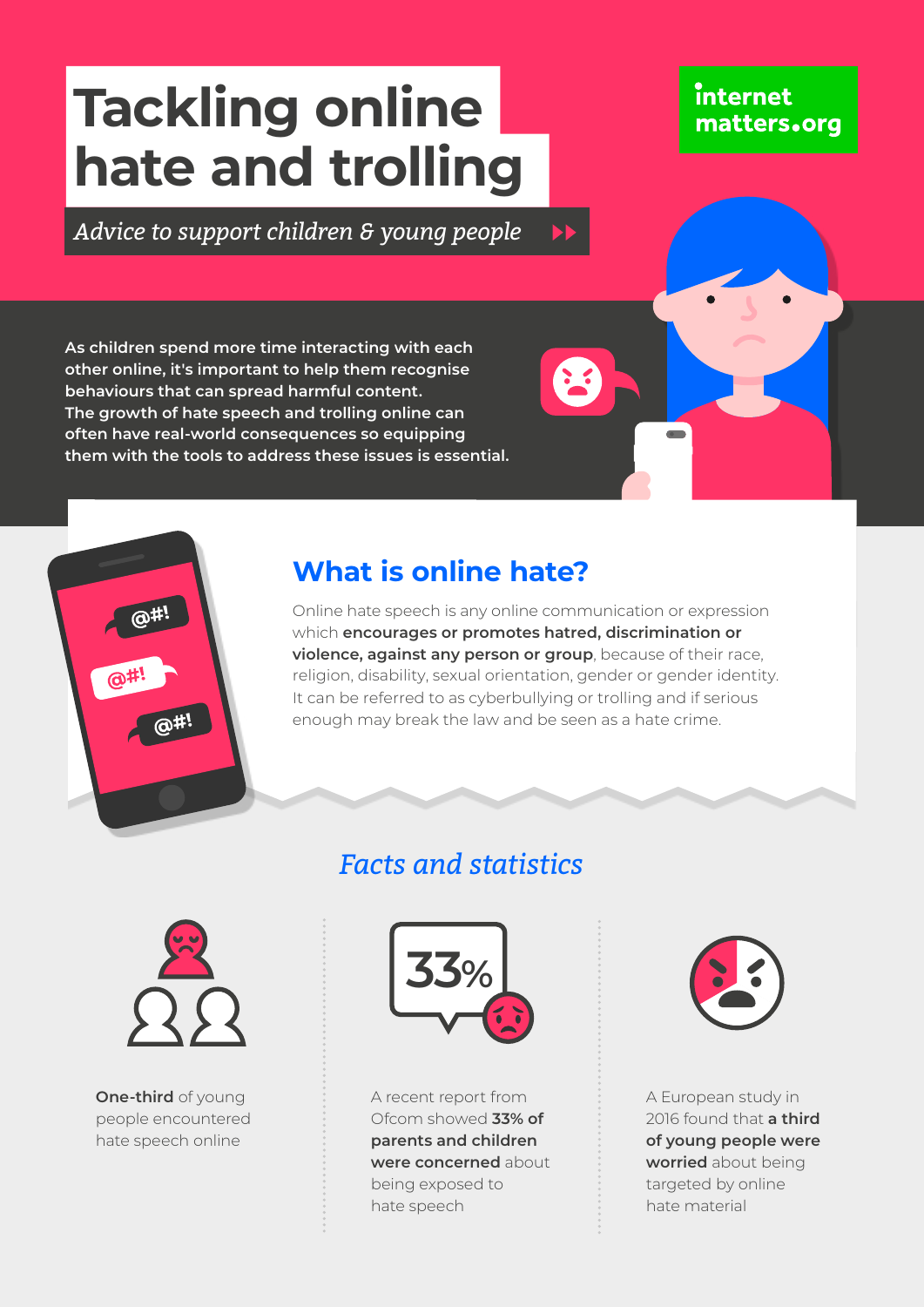## **Why is hate speech so dangerous?**

Being exposed to online hate can have a **real impact on young people's wellbeing**. It can also normalise discrimination, hateful attitudes and behaviours towards certain groups of people.

**Sometimes online hate can lead to hate crimes offline.** There have been incidents where young people who have been threatened online because of their sexual orientation, religion or race and have taken their own lives due to the constant nature of the abuse they received.



#### **What does the law say about online hate?**



**Hate crime committed whether online or offline is illegal,** however, not all offensive content is illegal in the UK. If it incites hatred based on race, religion and sexual orientation then this can be considered as a crime. For content that does not meet the threshold of a hate crime, the police are required to record it as a hate incident. Laws in the UK aim to protect the freedom of speech so it can be a delicate balance to police online.

#### How do platforms protect users from online hate?

The majority of platforms have community guidelines and specific policies on hate speech which outline what is and isn't allowed on the platform. If a user breaks these rules their account can be blocked or removed from the platform. Some platforms also use artificial intelligence as well as moderators to spot harmful content, so it's picked up early on. However, a lot of the policing of hate speech on social platforms **relies on users reporting it to the platform** so action can be taken.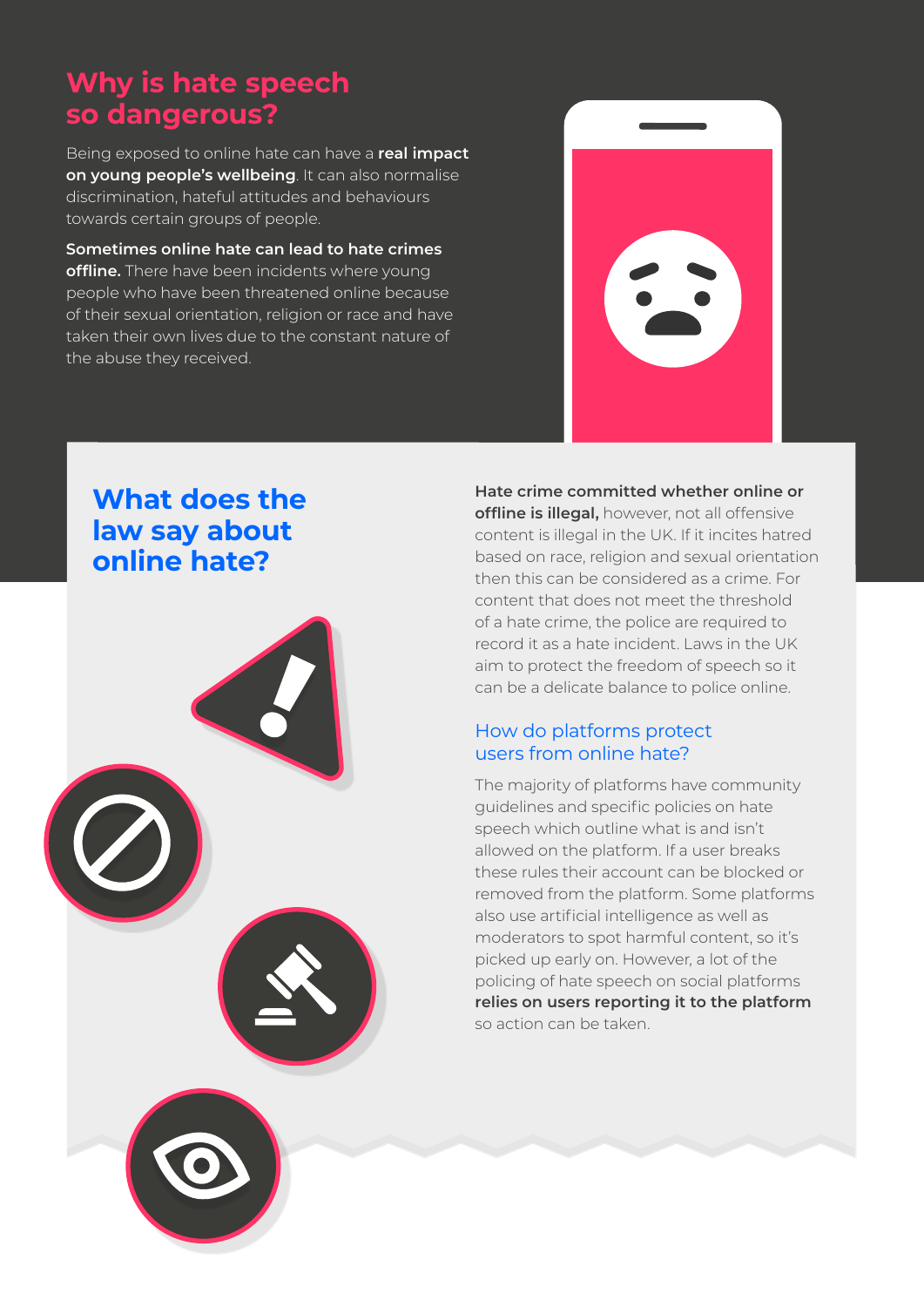### **What's the impact of online hate and trolling on children and young people?**



Children and young people are **especially vulnerable to online hate** as sometimes many are looking for groups or causes that will give them a sense of identity. Victims of online hate may show:

- **•** low self-esteem
- **•** sleeping disorders
- **•** increased anxiety and feelings of fear and insecurity
- **•** feeling lonely or isolated
- **•** feeling embarrassed, therefore want to deal with the problem by themselves

Sometimes children may "feel left out, like they've got no friends", or impact on their schooling and may lead to depression.

#### **How are people targeted by online hate speech?**

- **• Trolling** social media posts that contain hate speech or images. Posts that are created can be reposted, shared, liked or retweeted therefore continuing the cycle of hate
- **• Messaging** messages containing hate speech/images can be directly or indirectly sent to the victims through messages via email, WhatsApp, forums, gaming sites., etc
- **• Online harassment** can include repeated attempts to send unwanted communications or contact in a manner that could be expected to cause distress or fear
- **• Baiting** this is used in bullying to intentionally make a person angry by saying or doing something that annoys them, for example insulting someone's sexual preference or race
- **• Virtual mobbing** when a number of individuals use social media or messaging to make comments to or about another individual, usually because they are opposed to that person's opinions. The volume of messages may amount to a campaign of harassment

#### Other forms:

- **•** Threats of violence
- **•** Hoax calls and abusive phone messages



#### **REMEMBER!**

**Not all negative speech is hate speech. Someone, for example, may disagree with a religious scripture or policy without being hateful.**

You can find out ways to recognise and respond to bullying here

[www.internetmatters.org/](http://www.internetmatters.org/issues/cyberbullying/protect-your-child/)